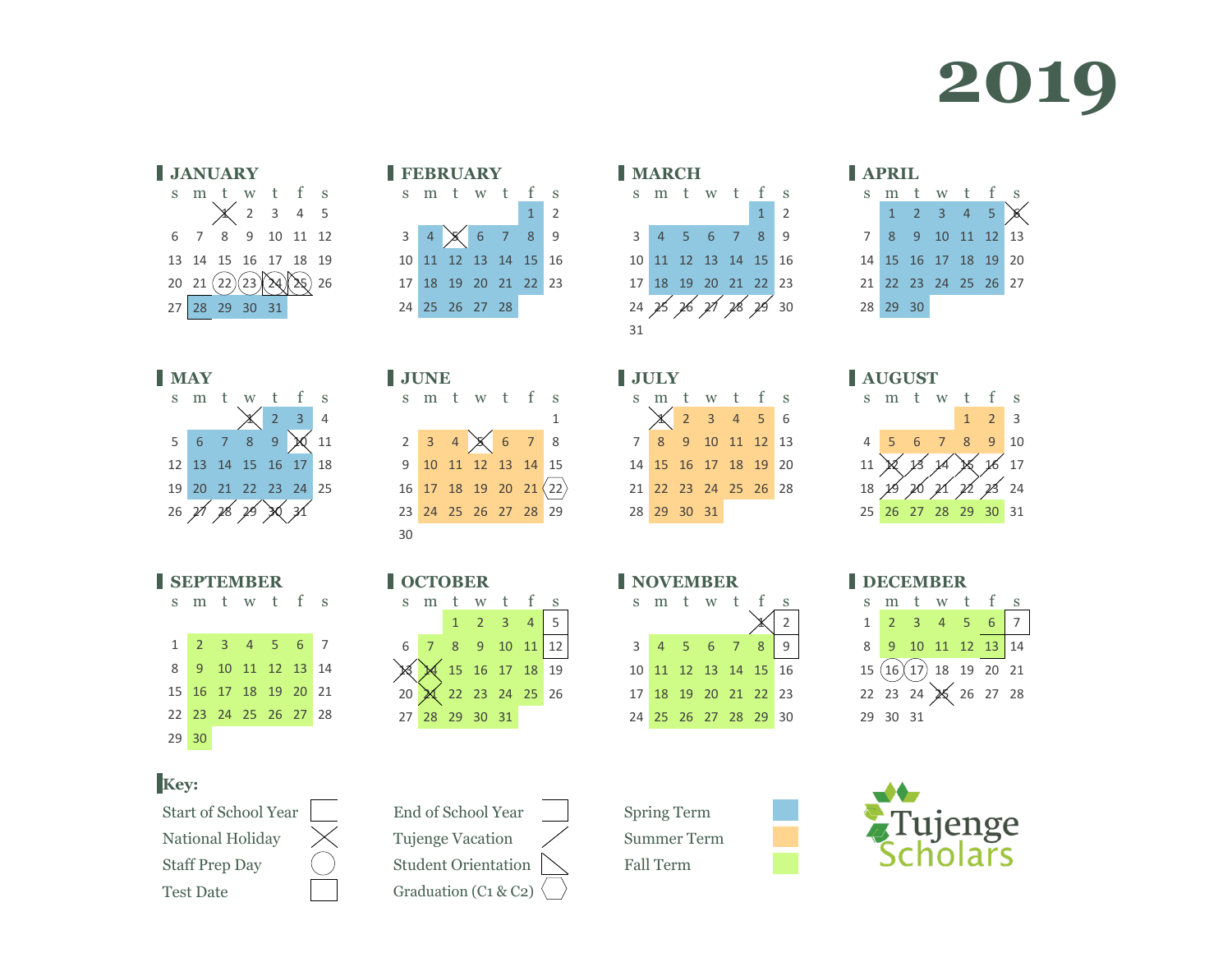# **Tujenge Term 2019**

|     | <b>JANUARY</b> |  |                                                                                                                                   |  |
|-----|----------------|--|-----------------------------------------------------------------------------------------------------------------------------------|--|
|     |                |  |                                                                                                                                   |  |
|     |                |  | $\begin{tabular}{lllllll} \hline s & m & t & w & t & f & s \\ & & \hspace{2.25cm} \times & 2 & 3 & 4 & 5 \\ \hline \end{tabular}$ |  |
|     |                |  | 6 7 8 9 10 11 12                                                                                                                  |  |
|     |                |  | 13  14  15  16  17  18  19                                                                                                        |  |
|     |                |  | $20\quad 21\ (22)(23)(24)(25)\ 26$                                                                                                |  |
|     | 27 28 29 30 31 |  |                                                                                                                                   |  |
|     |                |  |                                                                                                                                   |  |
|     |                |  |                                                                                                                                   |  |
| ИAY |                |  |                                                                                                                                   |  |



| I SEPTEMBER |  |  |  |                      |  |  |  |  |  |  |  |  |  |
|-------------|--|--|--|----------------------|--|--|--|--|--|--|--|--|--|
|             |  |  |  | s m t w t f s        |  |  |  |  |  |  |  |  |  |
|             |  |  |  | 1 2 3 4 5 6 7        |  |  |  |  |  |  |  |  |  |
|             |  |  |  | 8 9 10 11 12 13 14   |  |  |  |  |  |  |  |  |  |
|             |  |  |  | 15 16 17 18 19 20 21 |  |  |  |  |  |  |  |  |  |
|             |  |  |  | 22 23 24 25 26 27 28 |  |  |  |  |  |  |  |  |  |
| 29 30       |  |  |  |                      |  |  |  |  |  |  |  |  |  |
|             |  |  |  |                      |  |  |  |  |  |  |  |  |  |

### **Key:**

Start of School Year End of School Year Tujenge Term National Holiday  $\chi$  Tujenge Vacation Staff Prep Day  $\left( \begin{array}{c} \end{array} \right)$  Student Orientation Test Date Graduation (C1 & C2)

|     | <b>UILIVULLINI</b> |                |                                               |                                                                     | I LEDRULLE                                         |  |                                                          |            |                                        | $\blacksquare$ we set that $\blacksquare$ |                    |  |  |                      |                 |               |       |  |
|-----|--------------------|----------------|-----------------------------------------------|---------------------------------------------------------------------|----------------------------------------------------|--|----------------------------------------------------------|------------|----------------------------------------|-------------------------------------------|--------------------|--|--|----------------------|-----------------|---------------|-------|--|
|     |                    |                | sm tw tfs                                     |                                                                     |                                                    |  | s m t w t f s                                            |            |                                        |                                           | s m t w t f s      |  |  |                      |                 |               | $m$ t |  |
|     |                    |                | $\chi$ 2 3 4 5                                |                                                                     |                                                    |  |                                                          | $1 \mid 2$ |                                        |                                           |                    |  |  | $1\overline{2}$      |                 | $1 \quad 2$   |       |  |
|     |                    |                | 6 7 8 9 10 11 12                              |                                                                     |                                                    |  | $3 \quad 4 \quad \times \quad 6 \quad 7 \quad 8 \quad 9$ |            |                                        |                                           |                    |  |  | 3 4 5 6 7 8 9        |                 | 7 8 9 3       |       |  |
|     |                    |                | 13 14 15 16 17 18 19                          |                                                                     |                                                    |  | 10 11 12 13 14 15 16                                     |            |                                        | 10 11 12 13 14 15 16                      |                    |  |  |                      |                 | 14 15 16      |       |  |
|     |                    |                | $20 \quad 21 \quad (22)(23)(24)(25) \quad 26$ |                                                                     |                                                    |  | 17 18 19 20 21 22 23                                     |            |                                        | 17 18 19 20 21 22 23                      |                    |  |  |                      | 21 22 23        |               |       |  |
|     |                    | 27 28 29 30 31 |                                               |                                                                     | 24 25 26 27 28                                     |  |                                                          |            |                                        |                                           |                    |  |  | 24 25 26 21 28 29 30 |                 | 28 29 30      |       |  |
|     |                    |                |                                               |                                                                     |                                                    |  |                                                          |            |                                        | 31                                        |                    |  |  |                      |                 |               |       |  |
|     |                    |                |                                               |                                                                     |                                                    |  |                                                          |            |                                        |                                           |                    |  |  |                      |                 |               |       |  |
| MAY |                    |                |                                               |                                                                     | <b>JUNE</b>                                        |  |                                                          |            |                                        | JULY <b>SEPTEMBER 1999</b>                |                    |  |  |                      | <b>AUGUST</b>   |               |       |  |
|     |                    |                | sm tw t f s                                   |                                                                     |                                                    |  | s m t w t f s                                            |            |                                        |                                           |                    |  |  | s m t w t f s        |                 | $s$ m $t$     |       |  |
|     |                    |                |                                               | $\begin{array}{ c c c c c }\n\hline\n\text{2} & 3 & 4\n\end{array}$ |                                                    |  |                                                          |            |                                        |                                           | $\times$ 2 3 4 5 6 |  |  |                      |                 |               |       |  |
|     |                    |                | $5 \t6 \t7 \t8 \t9 \t \t20 \t11$              |                                                                     |                                                    |  |                                                          |            | 2 3 4 $\times$ 6 7 8 7 8 9 10 11 12 13 |                                           |                    |  |  |                      |                 | 4 5 6         |       |  |
|     |                    |                | 12 13 14 15 16 17 18                          |                                                                     | 9 10 11 12 13 14 15                                |  |                                                          |            |                                        | 14 15 16 17 18 19 20                      |                    |  |  |                      |                 | 11)(13)       |       |  |
|     |                    |                | 19 20 21 22 23 24 25                          |                                                                     | $16$ 17 18 19 20 21 $\langle 22 \rangle$           |  |                                                          |            |                                        |                                           |                    |  |  | 21 22 23 24 25 26 28 |                 | 18  19  20  2 |       |  |
|     |                    |                | 26 21 28 29 36 31                             |                                                                     |                                                    |  | 23 24 25 26 27 28 29                                     |            |                                        | 28 29 30 31                               |                    |  |  |                      |                 | 25 26 27 2    |       |  |
|     |                    |                |                                               |                                                                     | 30                                                 |  |                                                          |            |                                        |                                           |                    |  |  |                      |                 |               |       |  |
|     |                    |                |                                               |                                                                     |                                                    |  |                                                          |            |                                        |                                           |                    |  |  |                      |                 |               |       |  |
|     | <b>CEDTEMPED</b>   |                |                                               |                                                                     | $\blacksquare$ $\Omega$ $\Omega$ $\Omega$ $\Omega$ |  |                                                          |            |                                        | I NOVEMBED                                |                    |  |  |                      | <b>I</b> DECEME |               |       |  |

| <b>OCTOBER</b> |  |  |                |                                                        |  |  |  |  |  |  |  |  |  |  |
|----------------|--|--|----------------|--------------------------------------------------------|--|--|--|--|--|--|--|--|--|--|
| sm tw t f s    |  |  |                |                                                        |  |  |  |  |  |  |  |  |  |  |
|                |  |  |                | $1 \t2 \t3 \t4 \t5$                                    |  |  |  |  |  |  |  |  |  |  |
|                |  |  |                | 6 7 8 9 10 11 12                                       |  |  |  |  |  |  |  |  |  |  |
|                |  |  |                | $\begin{pmatrix} 15 & 16 & 17 & 18 & 19 \end{pmatrix}$ |  |  |  |  |  |  |  |  |  |  |
| 20             |  |  |                | $\begin{cases} 22 & 23 & 24 & 25 & 26 \end{cases}$     |  |  |  |  |  |  |  |  |  |  |
|                |  |  | 27 28 29 30 31 |                                                        |  |  |  |  |  |  |  |  |  |  |
|                |  |  |                |                                                        |  |  |  |  |  |  |  |  |  |  |

|                 | <b>FEBRUARY</b>                                  |  |             |                 | <b>MARCH</b> |           |                      |                |
|-----------------|--------------------------------------------------|--|-------------|-----------------|--------------|-----------|----------------------|----------------|
|                 | sm tw tfs                                        |  |             |                 |              |           | sm tw tfs            |                |
|                 |                                                  |  | $1 \quad 2$ |                 |              |           | $\mathbf{1}$         | $\overline{z}$ |
|                 | $3 \quad 4 \quad \times \quad 6 \quad 7 \quad 8$ |  | 9           | $\mathbf{3}$    |              | 4 5 6 7 8 |                      | - 9            |
| 10 <sup>1</sup> | 11 12 13 14 15 16                                |  |             | 10 <sup>1</sup> |              |           | 11 12 13 14 15 16    |                |
|                 | 17 18 19 20 21 22 23                             |  |             |                 |              |           | 17 18 19 20 21 22 23 |                |
|                 | 24 25 26 27 28                                   |  |             |                 |              |           | 24 25 26 21 28 29 30 |                |
|                 |                                                  |  |             | 31              |              |           |                      |                |
|                 |                                                  |  |             |                 |              |           |                      |                |

| <b>JULY</b>          |  |  |  |  |  |  |  |  |  |  |  |  |  |
|----------------------|--|--|--|--|--|--|--|--|--|--|--|--|--|
|                      |  |  |  |  |  |  |  |  |  |  |  |  |  |
|                      |  |  |  |  |  |  |  |  |  |  |  |  |  |
| 7 8 9 10 11 12 13    |  |  |  |  |  |  |  |  |  |  |  |  |  |
| 14 15 16 17 18 19 20 |  |  |  |  |  |  |  |  |  |  |  |  |  |
| 21 22 23 24 25 26 28 |  |  |  |  |  |  |  |  |  |  |  |  |  |
| 28 29 30 31          |  |  |  |  |  |  |  |  |  |  |  |  |  |

|  | <b>SEPTEMBER</b>     |  |                      |             |  |  | OCTOBER        |                  |                   |  | NOVEMBER |  |                      |  | DECEMBER                                |  |  |
|--|----------------------|--|----------------------|-------------|--|--|----------------|------------------|-------------------|--|----------|--|----------------------|--|-----------------------------------------|--|--|
|  | sm tw t f s          |  |                      | sm tw t f s |  |  |                |                  |                   |  |          |  | s m t w t f s        |  | smtw                                    |  |  |
|  |                      |  |                      |             |  |  |                | 1 2 3 4 5        |                   |  |          |  |                      |  | $1 \quad 2 \quad 3 \quad 4 \quad ?$     |  |  |
|  |                      |  | 1 2 3 4 5 6 7        |             |  |  |                | 6 7 8 9 10 11 12 |                   |  |          |  | 3 4 5 6 7 8 9        |  | 8 9 10 11 1                             |  |  |
|  |                      |  | 8 9 10 11 12 13 14   |             |  |  |                | X 15 16 17 18 19 |                   |  |          |  | 10 11 12 13 14 15 16 |  | $15\left(16\right)\left(17\right)$ 18 1 |  |  |
|  | 15 16 17 18 19 20 21 |  |                      |             |  |  |                |                  | 20 22 23 24 25 26 |  |          |  | 17 18 19 20 21 22 23 |  | $22 \t23 \t24 \t36 \t2$                 |  |  |
|  |                      |  | 22 23 24 25 26 27 28 |             |  |  | 27 28 29 30 31 |                  |                   |  |          |  | 24 25 26 27 28 29 30 |  | 29 30 31                                |  |  |

| APRIL    |  |                                                            |  |  |  |  |  |  |  |  |  |  |  |  |
|----------|--|------------------------------------------------------------|--|--|--|--|--|--|--|--|--|--|--|--|
|          |  | sm tw t f s                                                |  |  |  |  |  |  |  |  |  |  |  |  |
|          |  | $\begin{array}{ccccccccc}\n1 & 2 & 3 & 4 & 5\n\end{array}$ |  |  |  |  |  |  |  |  |  |  |  |  |
|          |  | 7 8 9 10 11 12 13                                          |  |  |  |  |  |  |  |  |  |  |  |  |
|          |  | 14  15  16  17  18  19  20                                 |  |  |  |  |  |  |  |  |  |  |  |  |
|          |  | 21 22 23 24 25 26 27                                       |  |  |  |  |  |  |  |  |  |  |  |  |
| 28 29 30 |  |                                                            |  |  |  |  |  |  |  |  |  |  |  |  |

| <b>AUGUST</b> |  |  |  |                      |                     |  |  |  |  |  |  |  |  |  |
|---------------|--|--|--|----------------------|---------------------|--|--|--|--|--|--|--|--|--|
|               |  |  |  | sm tw t f s          |                     |  |  |  |  |  |  |  |  |  |
|               |  |  |  |                      | $1 \quad 2 \quad 3$ |  |  |  |  |  |  |  |  |  |
|               |  |  |  | 4 5 6 7 8 9 10       |                     |  |  |  |  |  |  |  |  |  |
|               |  |  |  | 11 X 13 14 X 16 17   |                     |  |  |  |  |  |  |  |  |  |
|               |  |  |  | 18 19 20 21 22 23 24 |                     |  |  |  |  |  |  |  |  |  |
|               |  |  |  | 25 26 27 28 29 30 31 |                     |  |  |  |  |  |  |  |  |  |

|  | sm tw t f s                          |  |  |  |
|--|--------------------------------------|--|--|--|
|  | 1 2 3 4 5 6 7                        |  |  |  |
|  | 8 9 10 11 12 13 14                   |  |  |  |
|  | $15\ (16)(17)$ 18 19 20 21           |  |  |  |
|  | $22\ 23\ 24 \ \times \ \ 26\ 27\ 28$ |  |  |  |
|  | 29 30 31                             |  |  |  |